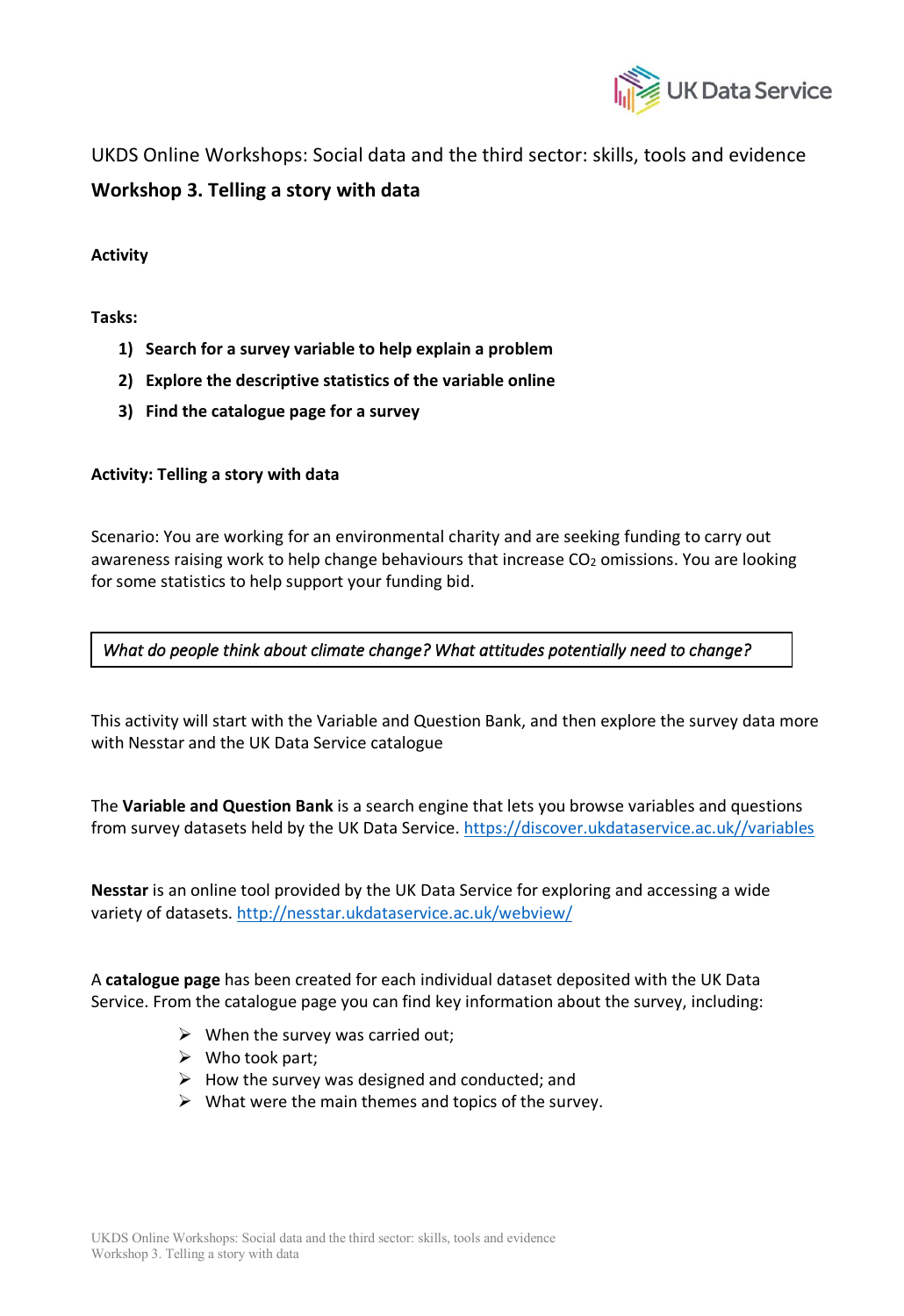

- 2. In the *Variable and Question Bank search bar,* type 'climate change'
	- Ø Select *Go* (or press enter)
- 3. Have a look at the search results. We want fairly recent data from a broad population.
	- $\triangleright$  Scroll down the list
	- Ø Find the variable: *CCBELIEV* : Which of these comes closest to your view about climate change, from the **British Social Attitudes Survey, 2016**
	- Ø Select + *View responses*

**3.**CCBELIEV : Which of these comes closest to your view about climate change Question Text: Which of the following statements comes closest to your view? I don't believe that climate change is taking place, I believe that climate change is taking place but not as a resul... **British Social Attitudes Survey, 2016** View responses...

**Question 1.** How many respondents in the British Social Attitudes Survey 2016 replied to variable CCBELIEV with the answer: I don't believe that climate change is taking place?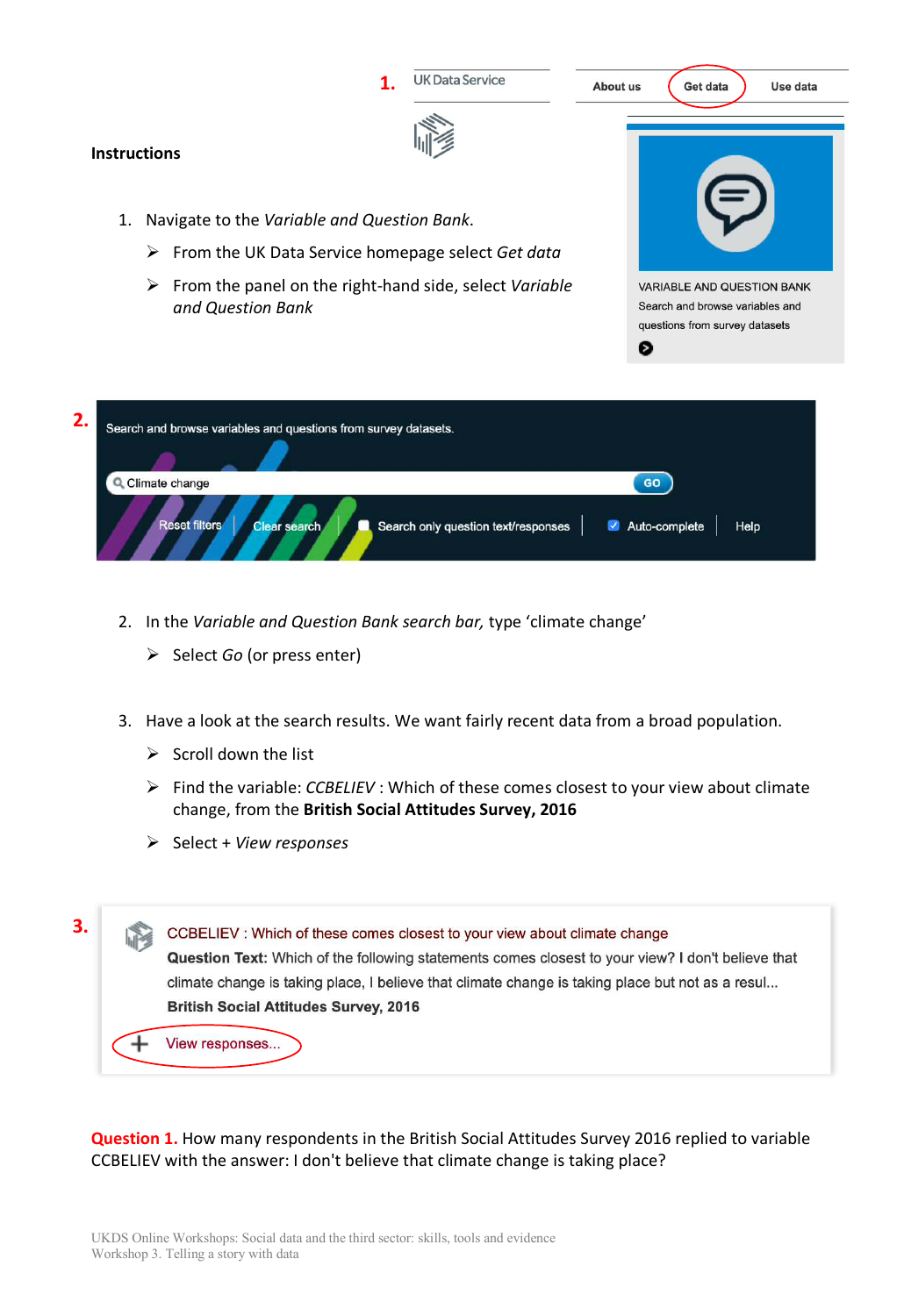- 4. What more can we find out about the British Social Attitudes Survey and climate change?
	- Ø Select the variable name and label: *CCBELIEV* : Which of these comes closest to your view about climate change
	- Ø The *Variable Details* page should be opened.

| 4. |                      | UK Data Service variable record for:                                                                        |
|----|----------------------|-------------------------------------------------------------------------------------------------------------|
|    |                      | <b>British Social Attitudes Survey, 2016</b><br>5.<br>6.                                                    |
|    | << Previous variable | <b>Add to My Variables</b><br>Next variable >><br>View survey catalogue record<br>View response percentages |
|    |                      | <b>VARIABLE DETAILS</b>                                                                                     |
|    | Variable             | <b>CCBELIEV</b>                                                                                             |
|    | Label                | Which of these comes closest to your view about climate<br>change                                           |

- 5. Explore the variable further online
	- Ø Select (click on) *View response percentages* this will take you to the variable in Nesstar. **Note**. Right click and open the link in a new tab so you can easily return to the Variable Details page.
	- $\triangleright$  Much more detail is available from the Nesstar page, including percentages, total valid cases, and from the left-hand side other related questions and variables.
	- $\triangleright$  Have a look at the responses to the other questions

**Question 2.** What percentage of respondents in the British Social Attitudes Survey 2016 replied to variable CCBELIEV with the answer: I don't believe that climate change is taking place?

**Question 3.** What do people think about climate change? What attitudes potentially need to change? *(multichoice)* 

- a) People think planes contribute to climate change, but many still aren't prepared to fly less often
- b) People don't believe in climate change
- c) Trains are seen as a contributor to climate change
- Which forms of transport do you think contribute most to climate change: ships
- Which forms of transport do you think contribute most to climate change: motorbikes
- Which forms of transport do you think contribute most to climate change: none of these
- Which forms of transport do you think contribute most to climate change: dont believe/happen anyway
- Next time I buy a car, I would be willing to buy a car with lower CO2 emissions.
- I am willing to reduce the amount I travel by car
- I am willing to reduce the amount I travel by plane to help reduce the impact of climate change
- Which of these comes closest to your view about climate change

6. Have a look at the catalogue page

Ø Return to the Variable and Question Bank, and *Variable Details* page for CCBELIEV.